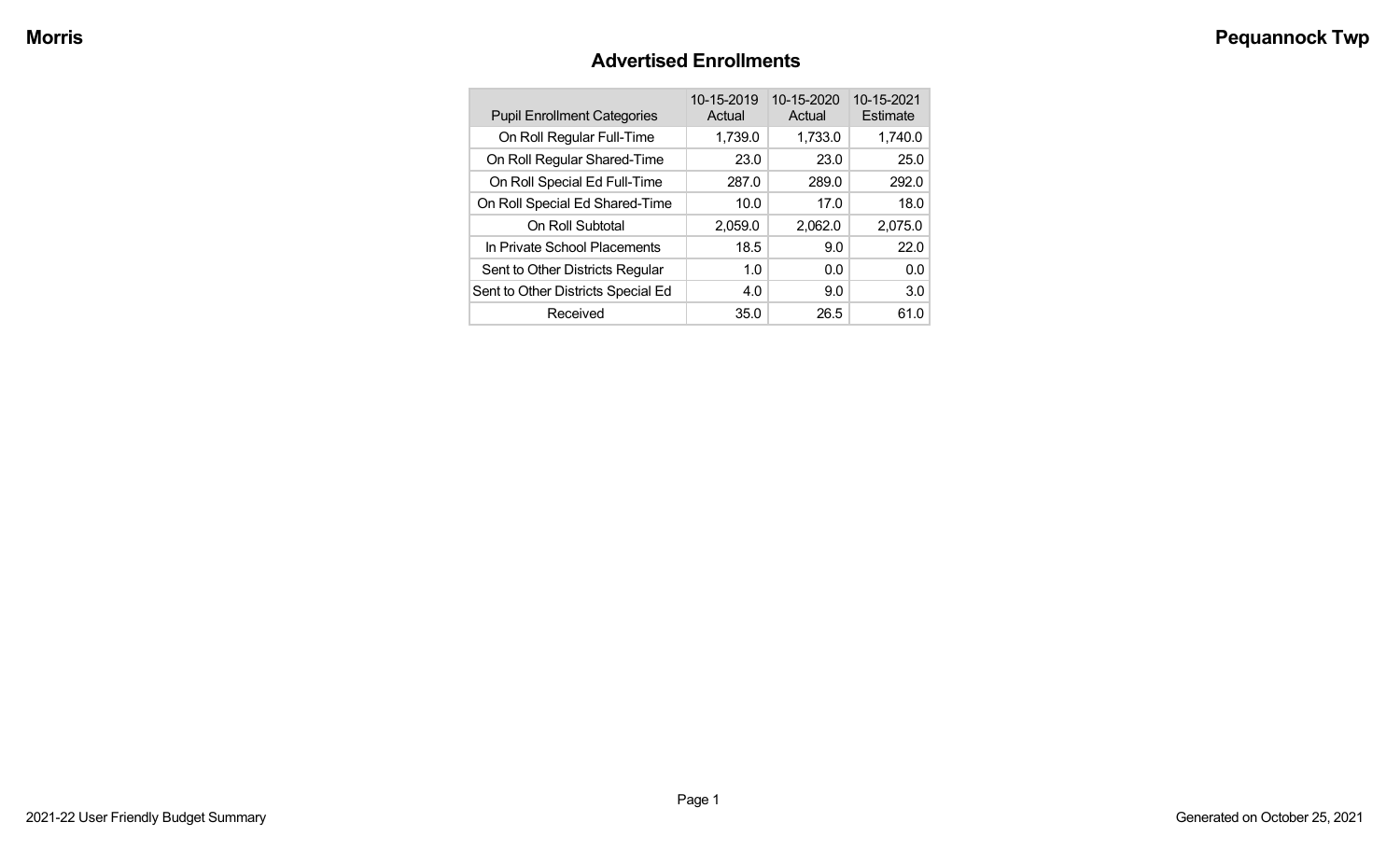#### **Advertised Revenues**

| <b>Budget Category</b>                           | Description                                                                | Account | 2019-20<br>Actual | 2020-21<br>Revised | 2021-22<br>Proposed |
|--------------------------------------------------|----------------------------------------------------------------------------|---------|-------------------|--------------------|---------------------|
|                                                  | Local Tax Levy                                                             | 10-1210 | 35,694,480        | 36,408,370         | 37,136,537          |
|                                                  | <b>Total Tuition</b>                                                       | 10-1300 | 775,009           | 877,229            | 1,428,821           |
| <b>General Fund Revenues from Local Sources</b>  | <b>Rents and Royalties</b>                                                 | 10-1910 | 144,116           | 51,667             | 55,000              |
|                                                  | <b>Unrestricted Miscellaneous Revenues</b>                                 | 10-1XXX | 326,868           | 47,000             | 98,961              |
|                                                  | Interest Earned on Maintenance Reserve                                     | 10-1XXX | $\Omega$          | 500                | 500                 |
|                                                  | Interest Earned on Capital Reserve Funds                                   | 10-1XXX | 7,885             | 1,000              | 2,200               |
|                                                  | <b>Total Revenues from Local Sources</b>                                   |         | 36,948,358        | 37,385,766         | 38,722,019          |
|                                                  | School Choice Aid                                                          | 10-3116 | 53,201            | 54,032             | 55,008              |
|                                                  | <b>Categorical Transportation Aid</b>                                      | 10-3121 | 124,035           | 124,035            | 124,035             |
|                                                  | <b>Extraordinary Aid</b>                                                   | 10-3131 | 341,126           | 317,000            | 342,000             |
| <b>General Fund Revenues from State Sources</b>  | <b>Categorical Special Education Aid</b>                                   | 10-3132 | 1,543,185         | 1,551,958          | 1,601,412           |
|                                                  | <b>Equalization Aid</b>                                                    | 10-3176 | 406,379           | 406,379            | 406,379             |
|                                                  | <b>Categorical Security Aid</b>                                            | 10-3177 | 168,558           | 168,558            | 168,558             |
|                                                  | <b>Other State Aids</b>                                                    | 10-3XXX | 1,713             | 0                  |                     |
|                                                  | <b>Total Revenues from State Sources</b>                                   |         | 2,638,197         | 2,621,962          | 2,697,392           |
|                                                  | <b>Budgeted Fund Balance-Operating Budget</b>                              | 10-303  | 0                 | 1,646,914          | 2,883,781           |
|                                                  | Withdrawal from Capital Reserve for Excess Cost and Other Capital Projects | 10-309  | 0                 | 2,242,484          | 1,400,000           |
| <b>General Fund Revenues from Other Sources</b>  | Withdrawal from Maintenance Reserve                                        | 10-310  | $\mathbf{0}$      | 535,000            | 650,000             |
|                                                  | <b>Transfers from Other Funds</b>                                          | 10-5200 | 165,785           | $\Omega$           | $\Omega$            |
|                                                  | <b>Adjustment for Prior Year Encumbrances</b>                              |         | 0                 | 971,041            | 0                   |
|                                                  | Actual Revenues (Over)/Under Expenditures                                  |         | $-3,303,094$      | 0                  | $\mathbf 0$         |
| <b>General Fund Revenues</b>                     | <b>Total Operating Budget</b>                                              |         | 36,449,246        | 45,403,167         | 46,353,192          |
| Special Revenue Fund Revenues from Local Sources | Other Revenue from Local Sources                                           | 20-1XXX | 8,352             | 0                  | 0                   |
|                                                  | <b>Total Revenues from Local Sources</b>                                   | 20-1XXX | 8,352             | $\Omega$           | $\Omega$            |
|                                                  | <b>Other Restricted Entitlements</b>                                       | 20-32XX | 279,650           | 304,562            | 274,106             |
| Special Revenue Fund Revenues from State Sources | <b>Total Revenues from State Sources</b>                                   |         | 279,650           | 304,562            | 274,106             |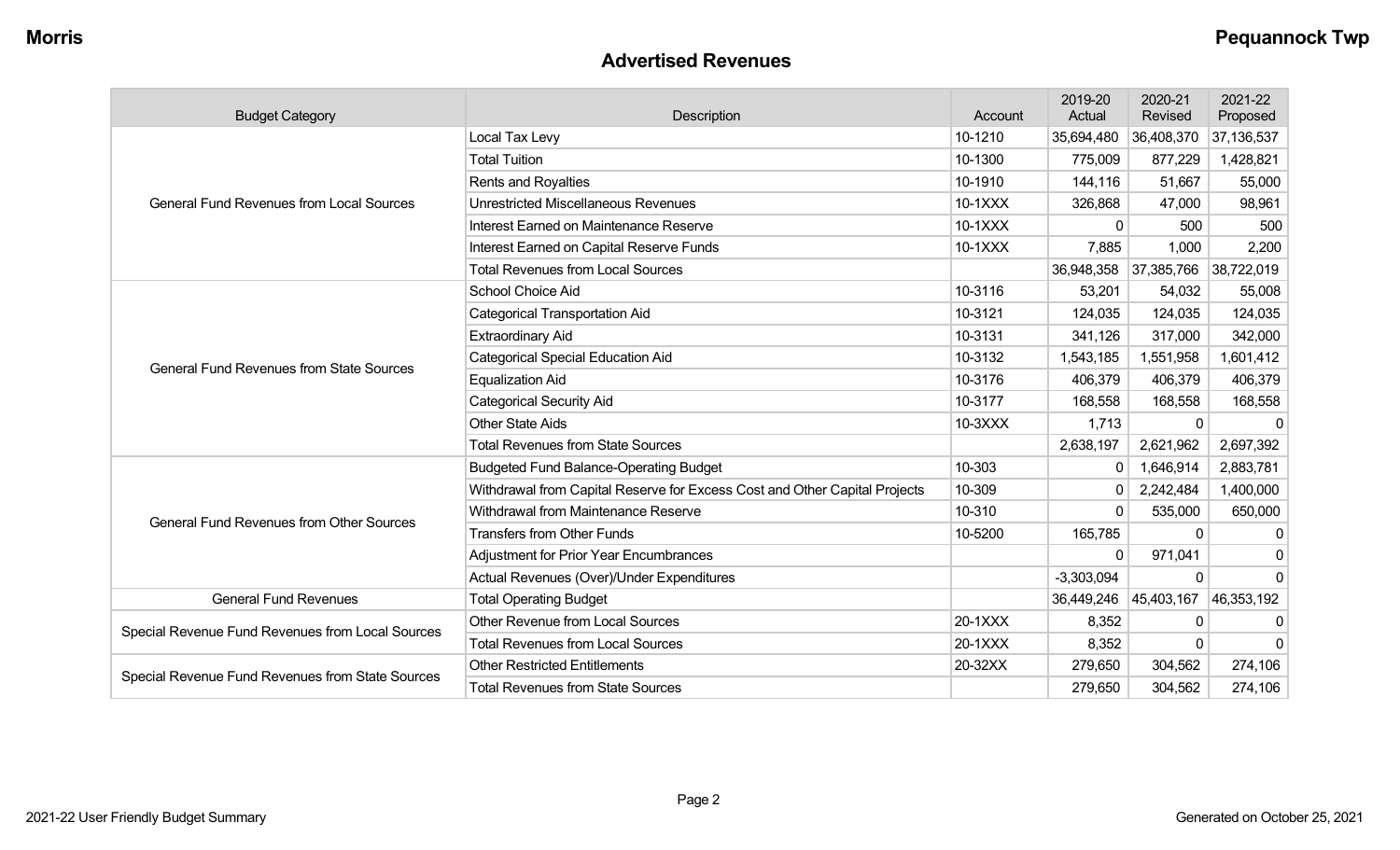#### **Advertised Revenues**

| <b>Budget Category</b>                             | Description                                    | Account      | 2019-20<br>Actual | 2020-21<br>Revised | 2021-22<br>Proposed |
|----------------------------------------------------|------------------------------------------------|--------------|-------------------|--------------------|---------------------|
|                                                    | Title I                                        | 20-4411-4416 | 34,995            | 50,424             | 37,818              |
|                                                    | Title II                                       | 20-4451-4455 | 15,512            | 28,320             | 21,240              |
|                                                    | Title IV                                       | 20-4471-4474 | $\Omega$          | 10,000             | 7,500               |
| Special Revenue Fund Revenues from Federal Sources | I.D.E.A. Part B (Handicapped)                  | 20-4420-4429 | 524,700           | 533,087            | 426,470             |
|                                                    | <b>CARES Act Education Stabilization Fund</b>  | 20-4530      | 0                 | 41,576             | 239,992             |
|                                                    | <b>CARES-Digital Divide Grant</b>              | 20-4531      | $\mathbf{0}$      | 14,877             | 0                   |
|                                                    | Coronavirus Relief Fund (CRF)                  | 20-4532      | $\mathbf{0}$      | 59,799             | 0                   |
|                                                    | <b>Total Revenues from Federal Sources</b>     |              | 575,207           | 738,083            | 733,020             |
| Special Revenue Fund Revenues                      | <b>Total Grants and Entitlements</b>           |              | 863,209           | 1,042,645          | 1,007,126           |
| Debt Service Fund Revenues from Local Sources      | Local Tax Levy                                 | 40-1210      | 947,329           | 957,815            | 960,670             |
|                                                    | <b>Total Revenues from Local Sources</b>       |              | 947,329           | 957,815            | 960,670             |
| Debt Service Fund Revenues from State Sources      | Debt Service Aid Type II                       | 40-3160      | 344,996           | 344,660            | 343,380             |
| Debt Service Fund Revenues from Other Sources      | <b>Total Local Repayment of Debt</b>           |              | 1,292,325         | 1,302,475          | 1,304,050           |
| Debt Service Fund Revenues                         | <b>Total Repayment of Debt</b>                 |              | 1,292,325         | 1,302,475          | 1,304,050           |
| All Fund Revenues                                  | <b>Total Revenues/Sources</b>                  |              | 38,604,780        | 47,748,287         | 48,664,368          |
| Revenues Net of Transfers                          | <b>Total Revenues/Sources Net of Transfers</b> |              | 38,604,780        | 47,748,287         | 48,664,368          |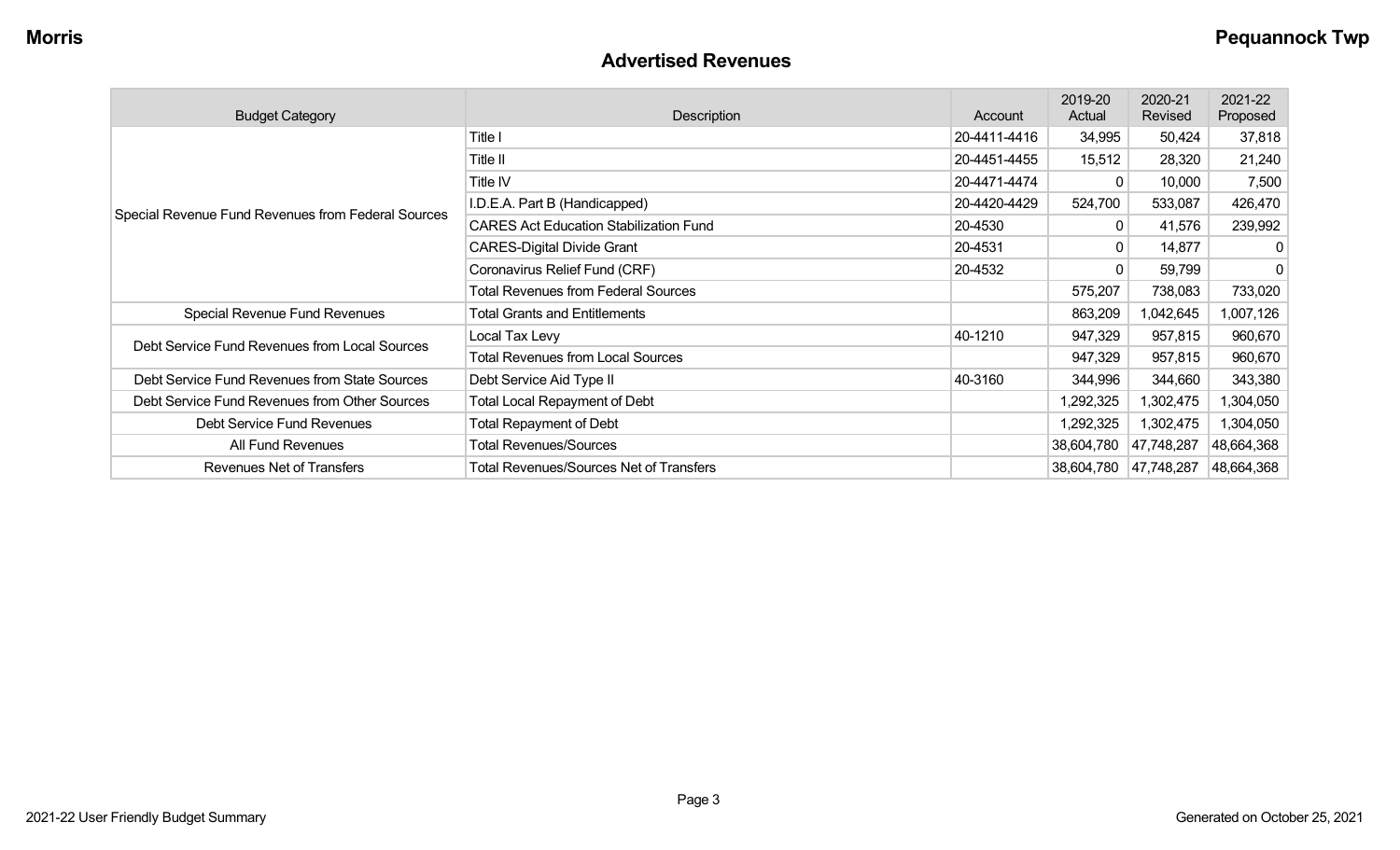## **Advertised Appropriations**

| <b>Budget Category</b>                               | Description                                                                        | Account        | 2019-20<br>Actual | 2020-21<br>Revised               | 2021-22<br>Proposed |
|------------------------------------------------------|------------------------------------------------------------------------------------|----------------|-------------------|----------------------------------|---------------------|
|                                                      | <b>Regular Programs-Instruction</b>                                                | 11-1XX-100-XXX | 11,584,592        | 14,240,613                       | 14,889,346          |
|                                                      | <b>Special Education-Instruction</b>                                               | 11-2XX-100-XXX | 3,501,119         | 4,104,900                        | 4,302,320           |
| General Fund Current Expenses for Instruction        | <b>Basic Skills/Remedial-Instruction</b>                                           | 11-230-100-XXX | 166,608           | 194,495                          | 201,810             |
|                                                      | <b>Bilingual Education-Instruction</b>                                             | 11-240-100-XXX | 22,655            | 25,648                           | 26,569              |
|                                                      | School-Sponsored Cocurricular or Extracurricular Activities-Instruction            | 11-401-100-XXX | 188,898           | 238,198                          | 228,431             |
|                                                      | School-Sponsored Athletics-Instruction                                             | 11-402-100-XXX | 649,438           | 956,318                          | 800,953             |
|                                                      | Before/After School Programs                                                       | 11-421-XXX-XXX | 6,272             | 25,000                           | 25,000              |
|                                                      | Undistributed Expenditures-Instruction (Tuition)                                   | 11-000-100-XXX | 1,740,282         | 2,181,186                        | 2,848,025           |
|                                                      | Undistributed Expenditures-Attendance and Social Work                              | 11-000-211-XXX | 31,501            | 32,671                           | 34,652              |
|                                                      | Undistributed Expenditures-Health Services                                         | 11-000-213-XXX | 421,044           | 528,673                          | 544,324             |
|                                                      | Undistributed Expenditures-Speech, OT, PT and Related Services                     | 11-000-216-XXX | 591,757           | 594,506                          | 665,960             |
|                                                      | Undistributed Expenditures-Other Support Services, Students-Extraordinary Services | 11-000-217-XXX | 269,187           | 359,005                          | 346,937             |
|                                                      | Undistributed Expenditures-Guidance                                                | 11-000-218-XXX | 692,853           | 921,179                          | 974,058             |
|                                                      | Undistributed Expenditures-Child Study Teams                                       | 11-000-219-XXX | 757,408           | 772,901                          | 791,403             |
|                                                      | Undistributed Expenditures-Improvement of Instruction Services                     | 11-000-221-XXX | 994,368           | 1,093,263                        | 1,081,327           |
|                                                      | Undistributed Expenditures-Education Media Services/Library                        | 11-000-222-XXX | 433,605           | 485,642                          | 520,108             |
| General Fund Current Expenses for Support Services   | Undistributed Expenditures-Instructional Staff Training Services                   | 11-000-223-XXX | 28,766            | 97,370                           | 99,278              |
|                                                      | Undistributed Expenditures-Support Services-General Administration                 | 11-000-230-XXX | 739,721           | 1,063,307                        | 1,052,584           |
|                                                      | Undistributed Expenditures-Support Services-School Administration                  | 11-000-240-XXX | 1,463,929         | 1,877,746                        | 1,750,913           |
|                                                      | Undistributed Expenditures-Central Services                                        | 11-000-251-XXX | 471,606           | 701,159                          | 613,740             |
|                                                      | Undistributed Expenditures-Administrative InformationTechnology                    | 11-000-252-XXX | 259,496           | 391,935                          | 503,506             |
|                                                      | Undistributed Expenditures-Operation and Maintenance of Plant Services             | 11-000-26X-XXX | 2,720,954         | 3,859,980                        | 3,959,610           |
|                                                      | Undistributed Expenditures-Student Transportation Services                         | 11-000-270-XXX | 971,210           | 1,177,992                        | 1,199,606           |
|                                                      | Personal Services-Employee Benefits                                                | 11-XXX-XXX-2XX | 6,373,707         | 7,047,761                        | 7,072,239           |
|                                                      | Undistributed Expenditures-Food Services                                           | 11-000-310-930 | $\mathbf{0}$      | 30,000                           | $\mathbf 0$         |
|                                                      | <b>Total Undistributed Expenditures</b>                                            |                | 18,961,394        | 23,216,276                       | 24,058,270          |
| General Fund Current Expenses for Increased Reserves | Interest Earned on Maintenance Reserve                                             | 10-606         | $\Omega$          | 500                              | 500                 |
| <b>General Fund Current Expenses</b>                 | <b>Total General Current Expense</b>                                               |                |                   | 35,080,976 43,001,948 44,533,199 |                     |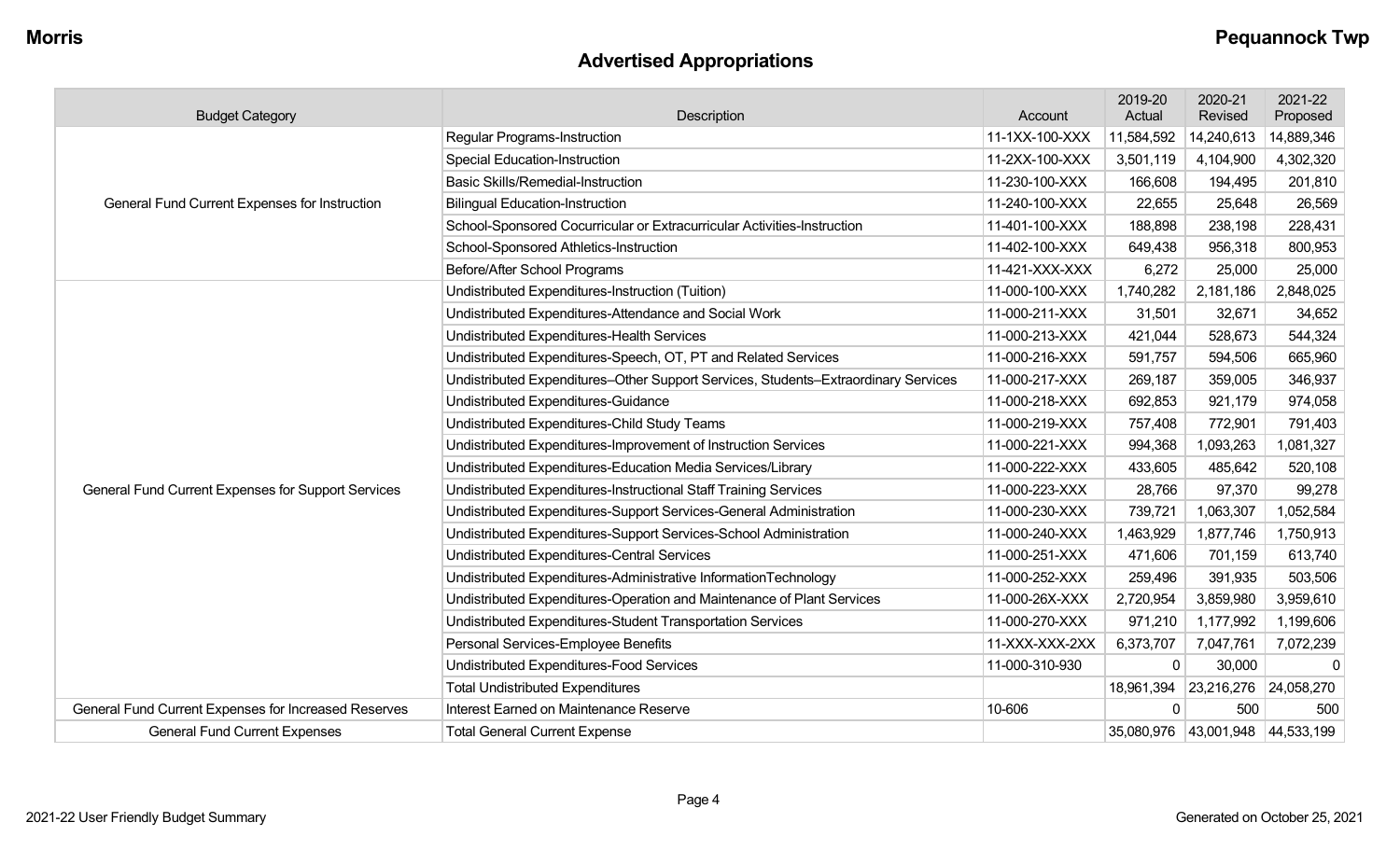## **Advertised Appropriations**

| <b>Budget Category</b>                                    | Description                                             | Account        | 2019-20<br>Actual     | 2020-21<br>Revised | 2021-22<br>Proposed |
|-----------------------------------------------------------|---------------------------------------------------------|----------------|-----------------------|--------------------|---------------------|
|                                                           | Equipment                                               | 12-XXX-XXX-730 | 254,653               | 138,342            | 415,000             |
|                                                           | <b>Facilities Acquisition and Construction Services</b> | 12-000-400-XXX | 281,017               | 19,393             | 2,793               |
| <b>Capital Outlay</b>                                     | Capital Reserve-Transfer to Capital Projects            | 12-000-400-931 | 832,600               | 2,242,484          | 1,400,000           |
|                                                           | Interest Deposit to Capital Reserve                     | 10-604         | $\mathbf 0$           | 1,000              | 2,200               |
|                                                           | <b>Total Capital Outlay</b>                             |                | 1,368,270             | 2,401,219          | 1,819,993           |
| General Fund Expenses and Transfers                       | <b>General Fund Grand Total</b>                         |                | 36,449,246            | 45,403,167         | 46,353,192          |
| Special Revenue Fund Expenses for Grants and Entitlements | <b>Local Projects</b>                                   | 20-XXX-XXX-XXX | 8,352                 | 0                  | $\mathbf 0$         |
|                                                           | Nonpublic Textbooks                                     | 20-XXX-XXX-XXX | 18,607                | 20,892             | 18,803              |
|                                                           | Nonpublic Auxiliary Services                            | 20-XXX-XXX-XXX | 65,949                | 67,722             | 60,950              |
| Special Revenue Fund Expenses for Other State Projects    | Nonpublic Handicapped Services                          | 20-XXX-XXX-XXX | 122,004               | 119,829            | 107,845             |
|                                                           | <b>Nonpublic Nursing Services</b>                       | 20-XXX-XXX-XXX | 34,726                | 35,394             | 31,855              |
|                                                           | Nonpublic Technology Initiative                         | 20-XXX-XXX-XXX | 12,708                | $\mathbf{0}$       | $\mathbf 0$         |
|                                                           | Nonpublic Security Aid                                  | 20-XXX-XXX-XXX | 25,656                | 60,725             | 54,653              |
| Special Revenue Fund Expenses for State Projects          | <b>Total State Projects</b>                             | 20-XXX-XXX-XXX | 279,650               | 304,562            | 274,106             |
|                                                           | Title I                                                 | 20-XXX-XXX-XXX | 34,995                | 50,424             | 37,818              |
|                                                           | Title II                                                | 20-XXX-XXX-XXX | 15,512                | 28,320             | 21,240              |
|                                                           | Title IV                                                | 20-XXX-XXX-XXX | $\Omega$              | 10,000             | 7,500               |
| Special Revenue Fund Expenses for Federal Projects        | I.D.E.A. Part B (Handicapped)                           | 20-XXX-XXX-XXX | 524,700               | 533,087            | 426,470             |
|                                                           | <b>CARES Act Education Stabilization Fund</b>           | 20-477-XXX-XXX | $\mathbf{0}$          | 41,576             | 239,992             |
|                                                           | Bridging the Digital Divide Program                     | 20-478-XXX-XXX | $\mathbf{0}$          | 14,877             | $\mathbf 0$         |
|                                                           | Coronavirus Relief Fund (CRF) Grant Program             | 20-479-XXX-XXX | $\mathbf{0}$          | 59,799             | $\Omega$            |
|                                                           | <b>Total Federal Projects</b>                           | 20-XXX-XXX-XXX | 575,207               | 738,083            | 733,020             |
| Special Revenue Fund Expenses                             | <b>Total Special Revenue Funds</b>                      |                | 863,209               | 1,042,645          | 1,007,126           |
| Debt Service Fund Expenses                                | <b>Total Regular Debt Service</b>                       | 40-701-510-XXX | 1,292,325             | 1,302,475          | 1,304,050           |
|                                                           | <b>Total Debt Service Funds</b>                         |                | 1,292,325             | 1,302,475          | 1,304,050           |
| All Fund Expenses                                         | <b>Total Expenditures/Appropriations</b>                |                | 38,604,780            | 47,748,287         | 48,664,368          |
| <b>Expenses Net of Transfers</b>                          | <b>Total Expenditures Net of Transfers</b>              |                | 38,604,780 47,748,287 |                    | 48,664,368          |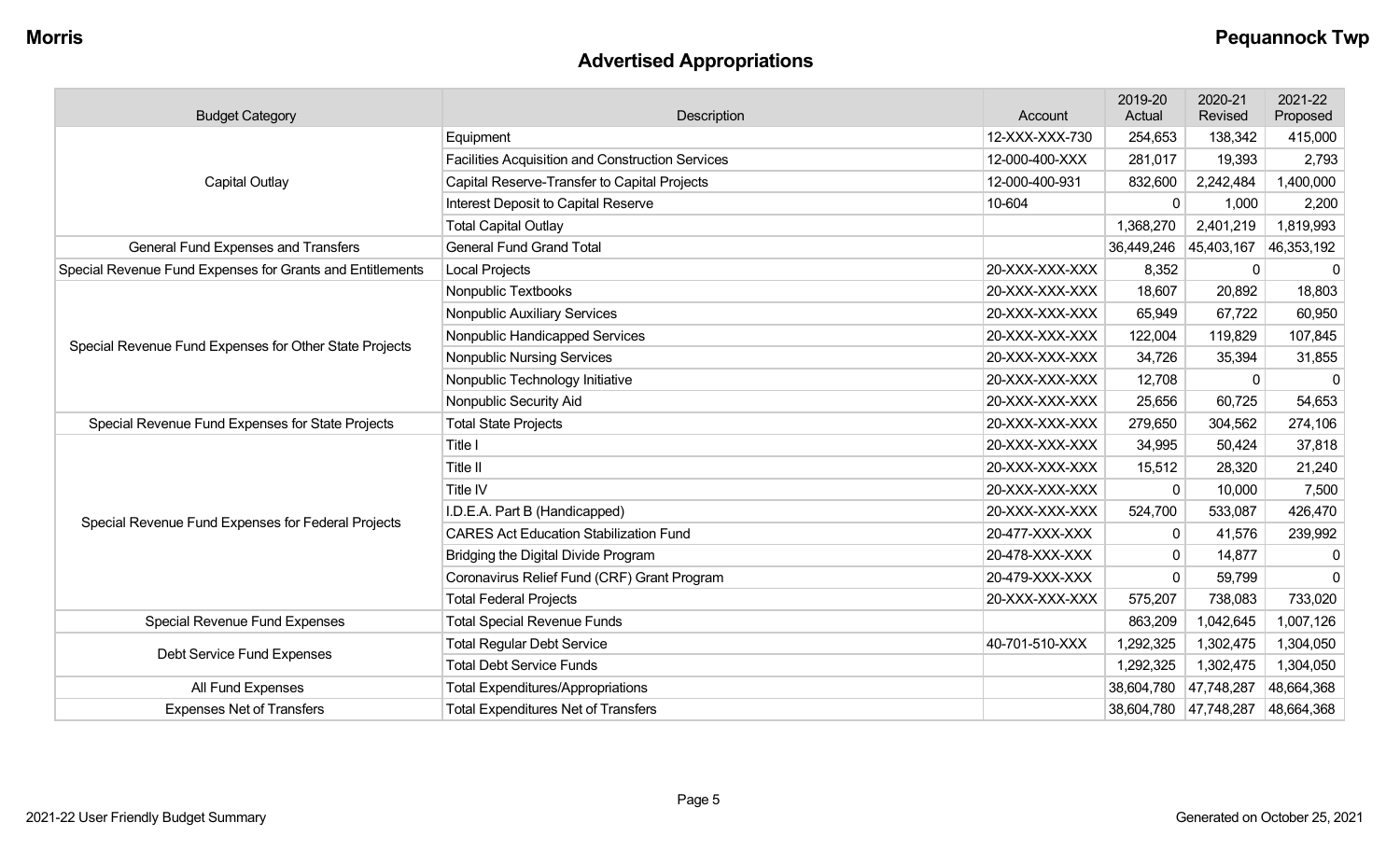## **Advertised Recapitulation of Balances**

| <b>Fund Balance Category</b>            | <b>Budget Category</b>                                           | Audited<br><b>Balance</b><br>06/30/2019 | Audited<br><b>Balance</b><br>06/30/2020 | Estimated<br><b>Balance</b><br>06/30/2021 | Estimated<br>Balance<br>06/30/2022 |
|-----------------------------------------|------------------------------------------------------------------|-----------------------------------------|-----------------------------------------|-------------------------------------------|------------------------------------|
|                                         | <b>Capital Reserve</b>                                           | 3,261,862                               | 3,999,464                               | 1,592,480                                 | 194,680                            |
|                                         | <b>Adult Education Programs</b>                                  |                                         |                                         |                                           | 0                                  |
|                                         | Maintenance Reserve                                              | 876,000                                 | 1,876,000                               | 1,341,500                                 | 692,000                            |
|                                         | Legal Reserve                                                    | 2,083,195                               | 3,083,195                               | 2,000,000                                 | 0                                  |
| Restricted for General Operating Budget | <b>Tuition Reserve</b>                                           |                                         |                                         |                                           | 0                                  |
|                                         | <b>Current Expense Emergency Reserve</b>                         |                                         | 0                                       |                                           | 0                                  |
|                                         | Impact Aid Reserve for General Expenses (Sections 8002 and 8003) |                                         |                                         |                                           | 0                                  |
|                                         | Impact Aid Reserve for Capital Expenses (Sections 8007 and 8008) | 0                                       | 0                                       |                                           | 0                                  |
| Restricted for Repayment of Debt        | Repayment of Debt                                                |                                         |                                         |                                           | 0                                  |
|                                         | <b>General Operating Budget</b>                                  | 787,479                                 | 1,335,543                               | 1,771,824                                 | 888,043                            |
| Unrestricted                            | Repayment of Debt                                                |                                         |                                         |                                           | 0                                  |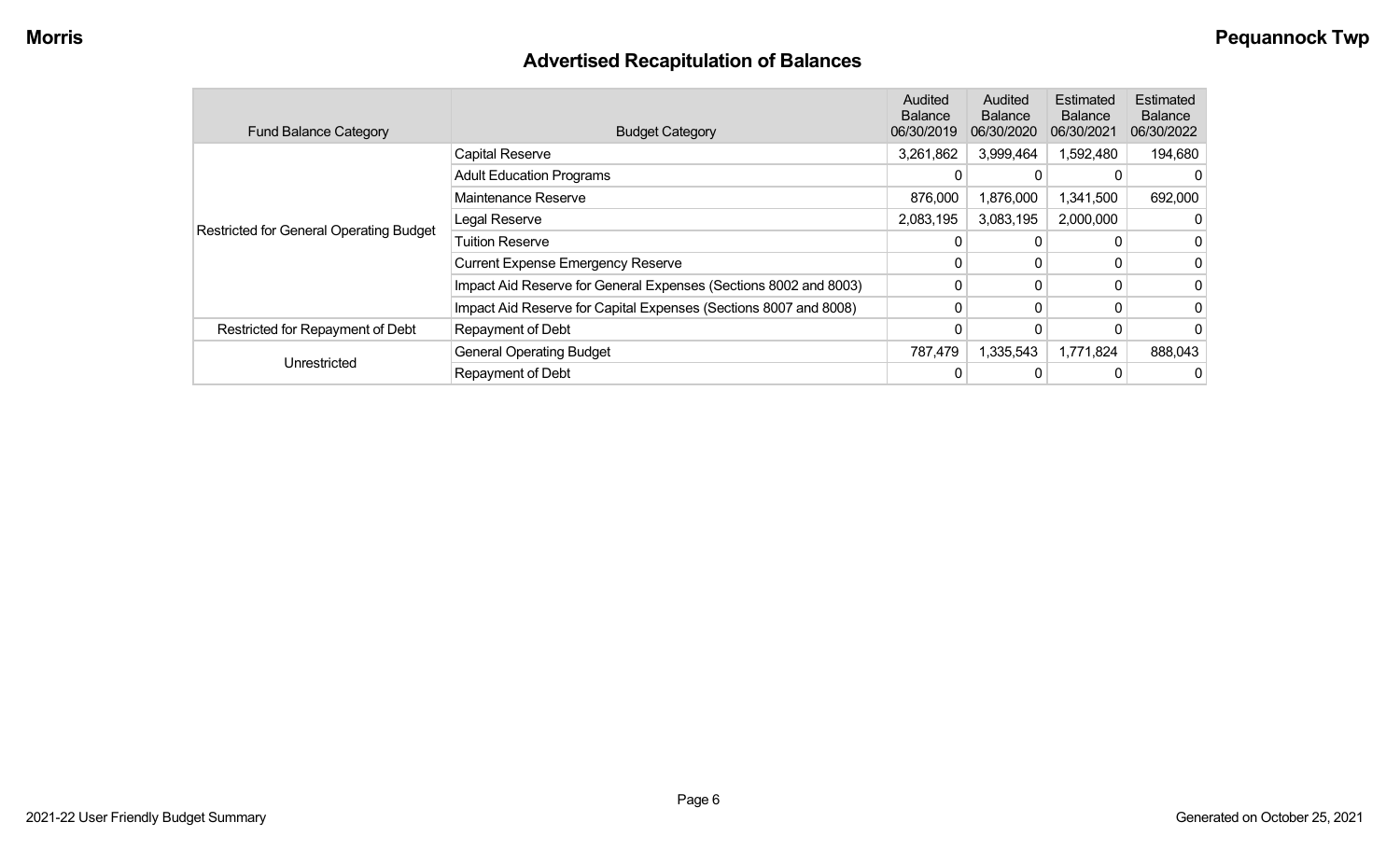#### **Advertised Per Pupil Cost Calculations**

| Per Pupil Cost Calculations                       | 2018-19<br><b>Actual Costs</b> | 2019-20<br><b>Actual Costs</b> | 2020-21<br><b>Original Budget</b> | 2020-21<br><b>Revised Budget</b> | 2021-22<br><b>Proposed Budget</b> |
|---------------------------------------------------|--------------------------------|--------------------------------|-----------------------------------|----------------------------------|-----------------------------------|
| <b>Total Budgetary Comparative Per Pupil Cost</b> | \$15,748                       | \$15,787                       | \$18,748                          | \$19,413                         | \$19,715                          |
| <b>Total Classroom Instruction</b>                | \$9,340                        | \$9,418                        | \$11,013                          | \$11,250                         | \$11,644                          |
| <b>Classroom-Salaries and Benefits</b>            | \$8,450                        | \$8,661                        | \$9,809                           | \$9,552                          | \$9,796                           |
| Classroom-General Supplies and Textbooks          | \$481                          | \$293                          | \$594                             | \$776                            | \$937                             |
| <b>Classroom-Purchased Services</b>               | \$410                          | \$463                          | \$610                             | \$921                            | \$911                             |
| <b>Total Support Services</b>                     | \$2,463                        | \$2,575                        | \$2,863                           | \$2,931                          | \$2,997                           |
| Support Services-Salaries and Benefits            | \$2,222                        | \$2,279                        | \$2,412                           | \$2,399                          | \$2,404                           |
| <b>Total Administrative Costs</b>                 | \$1,710                        | \$1,753                        | \$2,134                           | \$2,325                          | \$2,269                           |
| <b>Administration Salaries and Benefits</b>       | \$1,410                        | \$1,451                        | \$1,572                           | \$1,555                          | \$1,620                           |
| <b>Total Operations and Maintenance of Plant</b>  | \$1,714                        | \$1,508                        | \$2,026                           | \$2,120                          | \$2,145                           |
| Operations and Maintenance-Salaries and Benefits  | \$872                          | \$795                          | \$1,034                           | \$1,021                          | \$978                             |
| <b>Board Contribution to Food Services</b>        | \$0                            | \$0                            | \$0                               | \$15                             | \$0                               |
| <b>Total Extracurricular Costs</b>                | \$469                          | \$494                          | \$636                             | \$702                            | \$590                             |
| <b>Total Equipment Costs</b>                      | \$276                          | \$124                          | \$50                              | \$68                             | \$202                             |
| Legal Costs                                       | \$94                           | \$104                          | \$71                              | \$71                             | \$71                              |
| Employee Benefits as a percentage of salaries*    | 30.39%                         | 29.27%                         | 31.38%                            | 28.97%                           | 28.53%                            |

\*Does not include pension and social security paid by the State on-behalf of the district.

\*\*Federal and State funds in the blended resource school-based budgets.

The information presented in columns 1 through 3 as well as the related descriptions of the per pupil cost calculations are contained in the Taxpayers' Guide to Education Spending and can be found on the Department of Education's Internet website: http://www.state.nj.us/education/guide/. This publication is also available in the board office and public libraries. The same calculations were performed using the 2020-21 revised appropriations and the 2021-22 budgeted appropriations presented in this advertised budget. Total Budgetary Comparative Per Pupil Cost is defined as current expense exclusive of tuition expenditures, transportation, residential costs, and judgments against the school district. For all years it also includes the restricted entitlement aids. With the exception of Total Equipment Cost, each of the other per pupil cost calculations presented is a component of the total comparative per pupil cost, although all components are not shown.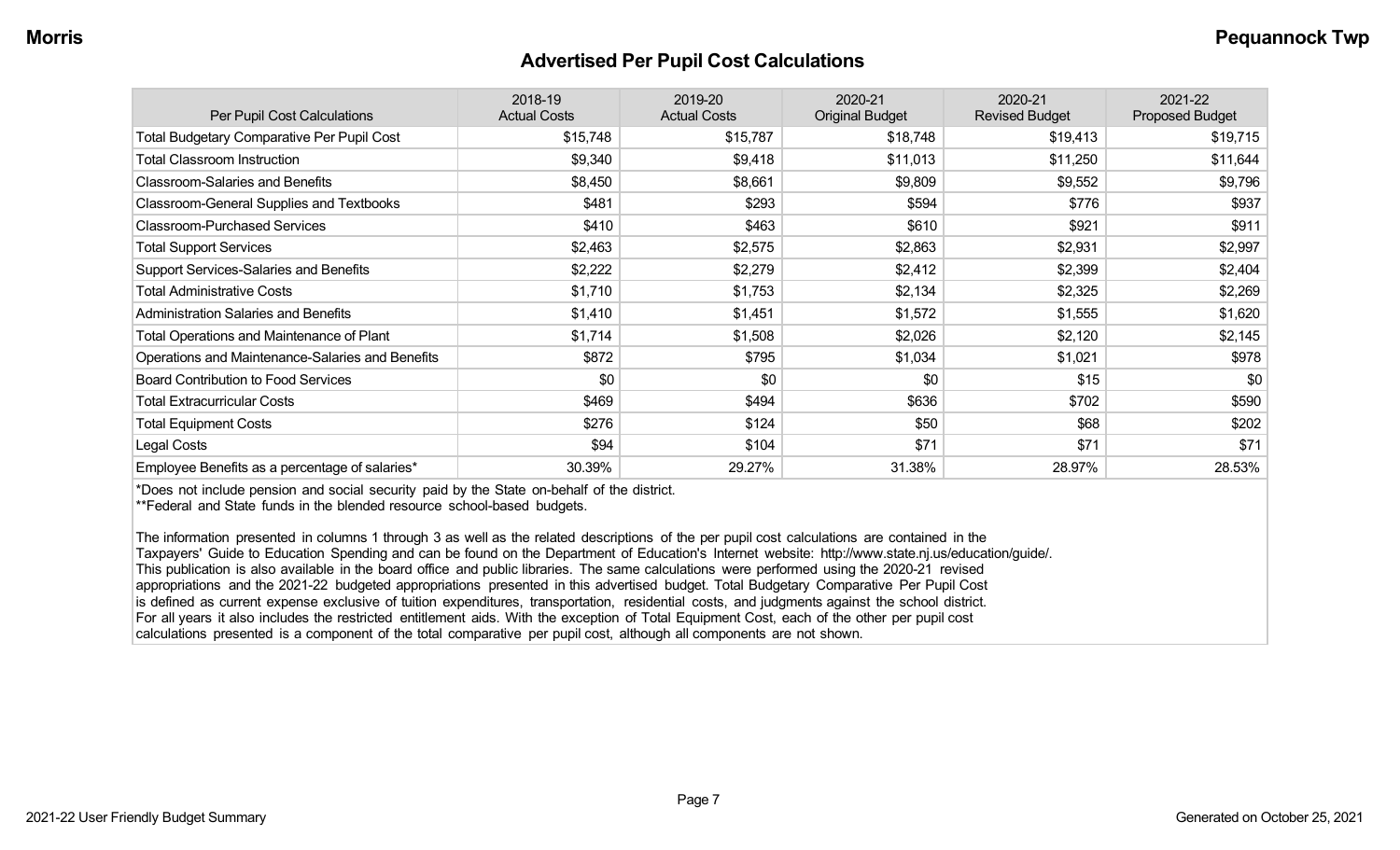# **Unusual Revenues and Appropriations**

| Line<br><b>Number</b> | Source | Amount | Explanation                                                                         |
|-----------------------|--------|--------|-------------------------------------------------------------------------------------|
| 260                   |        |        | Rent from US post Office   55,000   District owed building rented to US Post Office |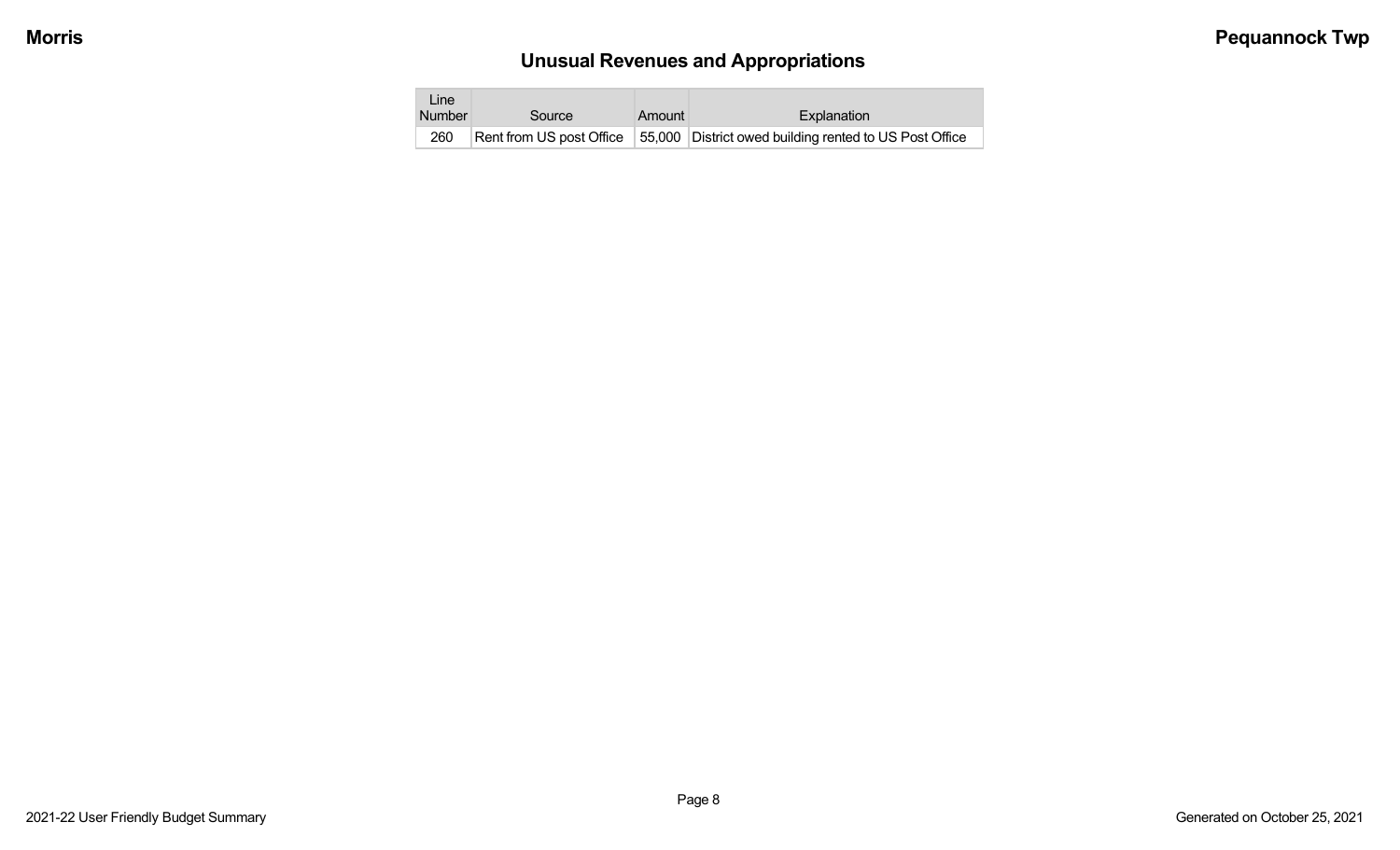| <b>Shared Service Category</b><br>Type     | <b>Shared Service Category Description</b>                                                                                                                                                                                                           | Amount<br>Saved<br>(Optional) |
|--------------------------------------------|------------------------------------------------------------------------------------------------------------------------------------------------------------------------------------------------------------------------------------------------------|-------------------------------|
| Insurance Coverages and<br>Benefits        | The district participates in the Pooled Insurance Program of NJ for board insurance and workers' compensation insurance; health benefits are provided through the School<br>Employees' Health Benefits Program administered through the State of NJ. |                               |
| Municipal/Public Works                     | The district has shared services agreements with our municipality to perform maintenance and routine repairs to our facilities vehicles and to our grounds and athletic fields.                                                                      |                               |
| Purchasing                                 | The district participates in the Ed Data purchasing cooperative, as well as other local, county, state, and national purchasing cooperatives.                                                                                                        |                               |
| <b>Special Education Services</b>          | Our district accepts special education students from other districts for our self-contained classes; we also send our special education students to other districts with programs<br>that we do not provide.                                         |                               |
| <b>Technology Services</b>                 | The district utilizes the Northern Region Ed Services Commission for network engineering services.                                                                                                                                                   |                               |
| Transportation Services,<br>including Fuel | The district uses Morris County Ed Services Commission for contracted bus routes and for processing Aid in Lieu payments. The district obtains its fuel from our municipal<br>gas and diesel pumps.                                                  |                               |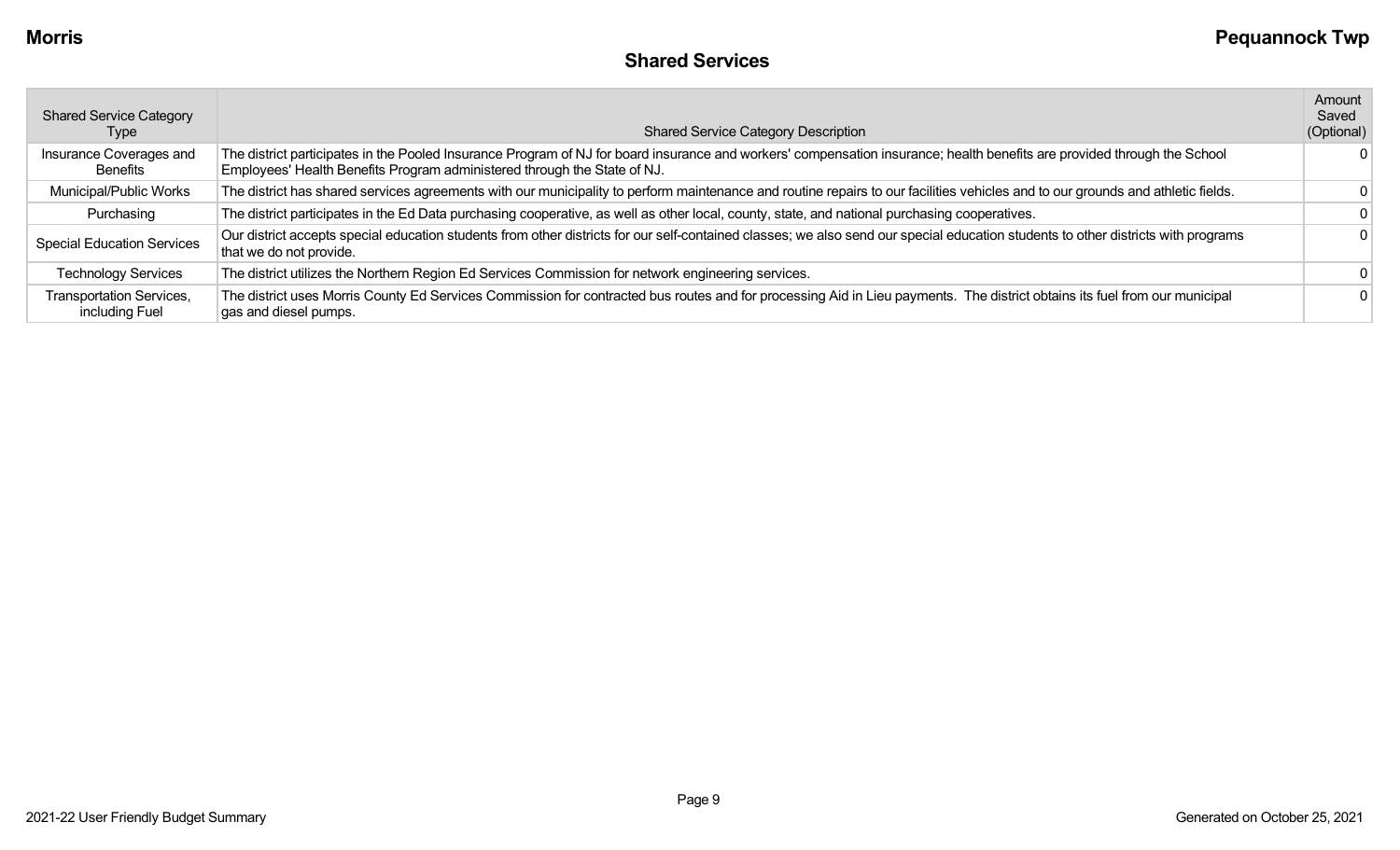### **Estimated Tax Rates**

| Municipality        | Category                                                                                                           | Amount        |
|---------------------|--------------------------------------------------------------------------------------------------------------------|---------------|
|                     | (A) General Fund School Levy                                                                                       | 36,772,454    |
|                     | (D) Total School Levy                                                                                              | 37,731,696    |
|                     | (B) Estimated Net Taxable Valuation (as of 10/01/20)                                                               | 2,350,398,000 |
|                     | $(H)$ Estimated Equalized Valuation (as of 10/01/20)                                                               | 2,882,862,727 |
| Pequannock Township | (C) Estimated 2021-22 General Fund School Tax Rate, Without Repayment of Debt or Adjustments=100x(A)/(B)           | 1.5645        |
|                     | (F) Estimated 2021-22 Total School Tax Rate, With Repayment of Debt and Adjustments=100x(D)/(B)                    | 1.6053        |
|                     | (I) Estimated 2021-22 Equalized General Fund School Tax Rate, Without Repayment of Debt or Adjustments=100x(A)/(H) | 1.2756        |
|                     | (L) Estimated 2021-22 Equalized Total School Tax Rate, With Repayment of Debt and Adjustments=100x(D)/(H)          | 1.3088        |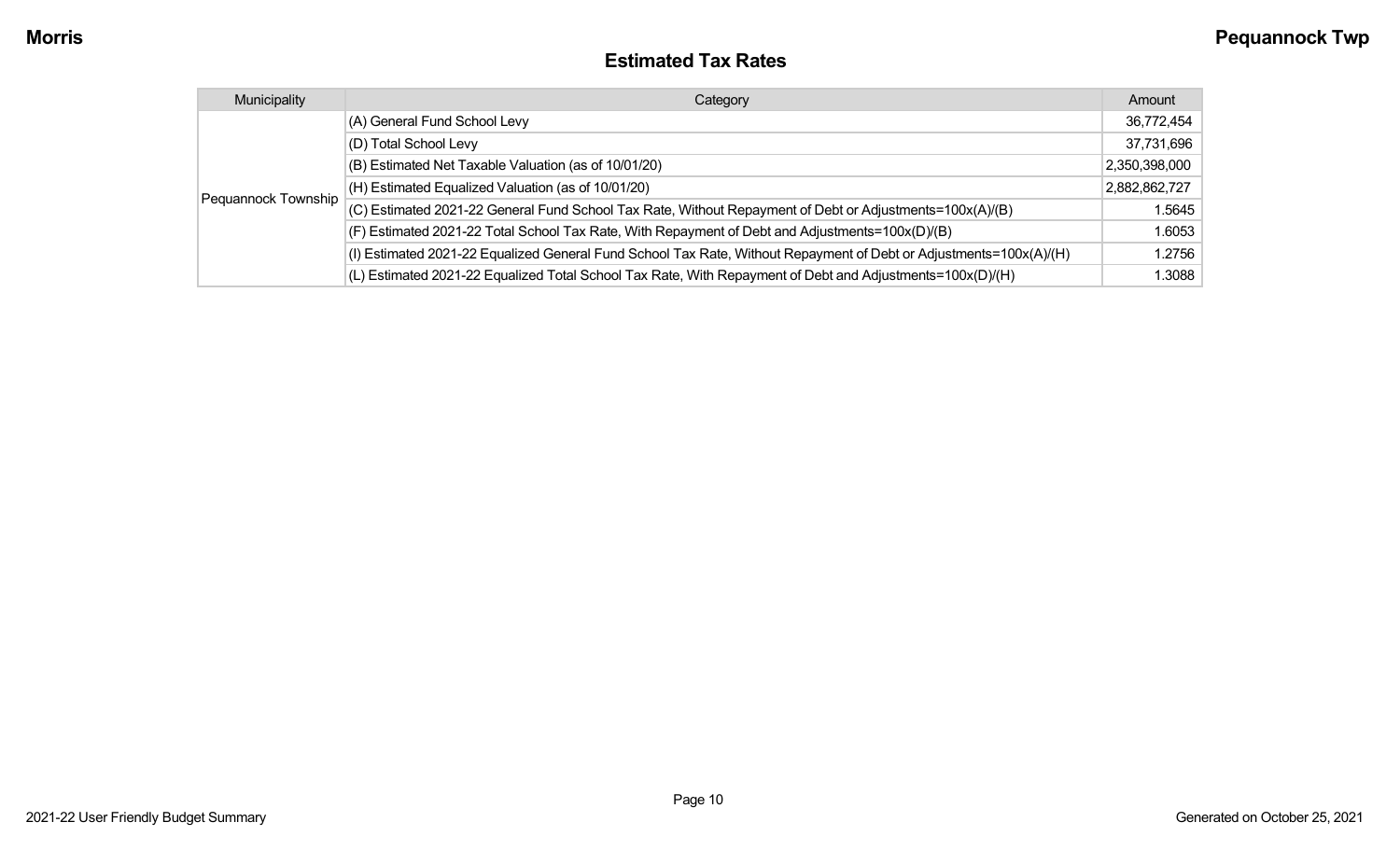| Name                    | Category                                                                                  | Measure                        |
|-------------------------|-------------------------------------------------------------------------------------------|--------------------------------|
|                         | Job Title                                                                                 | Other                          |
|                         | Job Title II                                                                              | <b>Building &amp; Grounds</b>  |
|                         | <b>Base Annual Salary Amount</b>                                                          | \$87,550                       |
|                         | Full-Time Equivalent (FTE)                                                                | 1.0                            |
|                         | Shared with Another District?                                                             | N                              |
|                         | <b>Shared County</b>                                                                      | None Reported                  |
|                         | <b>Shared District</b>                                                                    | None Reported                  |
|                         | <b>Job Title Other District</b>                                                           | None Reported                  |
|                         | Member of Collective Bargaining Unit (CBU)?                                               | N                              |
|                         | <b>Beginning Date of Contract</b>                                                         | 07/01/20                       |
|                         | <b>End Date of Contract</b>                                                               | 06/30/21                       |
|                         | <b>Contracted Number of Annual Work Days</b>                                              | 260                            |
|                         | <b>Contracted Number of Annual Vacation Days</b>                                          | 22                             |
|                         | <b>Contracted Number of Annual Sick Days</b>                                              | 12                             |
| <b>Herbert Andersen</b> | Contracted Number of Annual Personal Days                                                 | 3                              |
|                         | <b>Contracted Number of Annual Consulting Days</b>                                        | 0                              |
|                         | Number of Other Contracted Non-Working Days                                               | $\Omega$                       |
|                         | Description of Other Contracted Non-Working Days                                          | None Reported                  |
|                         | <b>Total Allowances Amount</b>                                                            | \$1,500                        |
|                         | <b>Total Bonuses Amount</b>                                                               | \$0                            |
|                         | <b>Total Stipends Amount</b>                                                              | \$0                            |
|                         | District Contributions Above Teacher Contract for Insurance (Health, Dental, Life, Other) | \$29                           |
|                         | District Contributions Above Teacher Contract for Retirement Plans                        | \$0                            |
|                         | <b>Total Contractual Post-Employment Benefit Amount</b>                                   | \$24,091                       |
|                         | Contractual Post-Employment Benefit Description of Payout of Sick days                    | Capped not to exceed           |
|                         | Contractual Post-Employment Benefit Description of Payout of Vacation days                | Per diem 27 days               |
|                         | Contractual Post-Employment Benefit Description of Payout of Personal days                | Personal days do not roll over |
|                         | Contractual Post-Employment Benefit Description of Other Benefits 1                       | None Reported                  |
|                         | Contractual Post-Employment Benefit Description of Other Benefits 2                       | None Reported                  |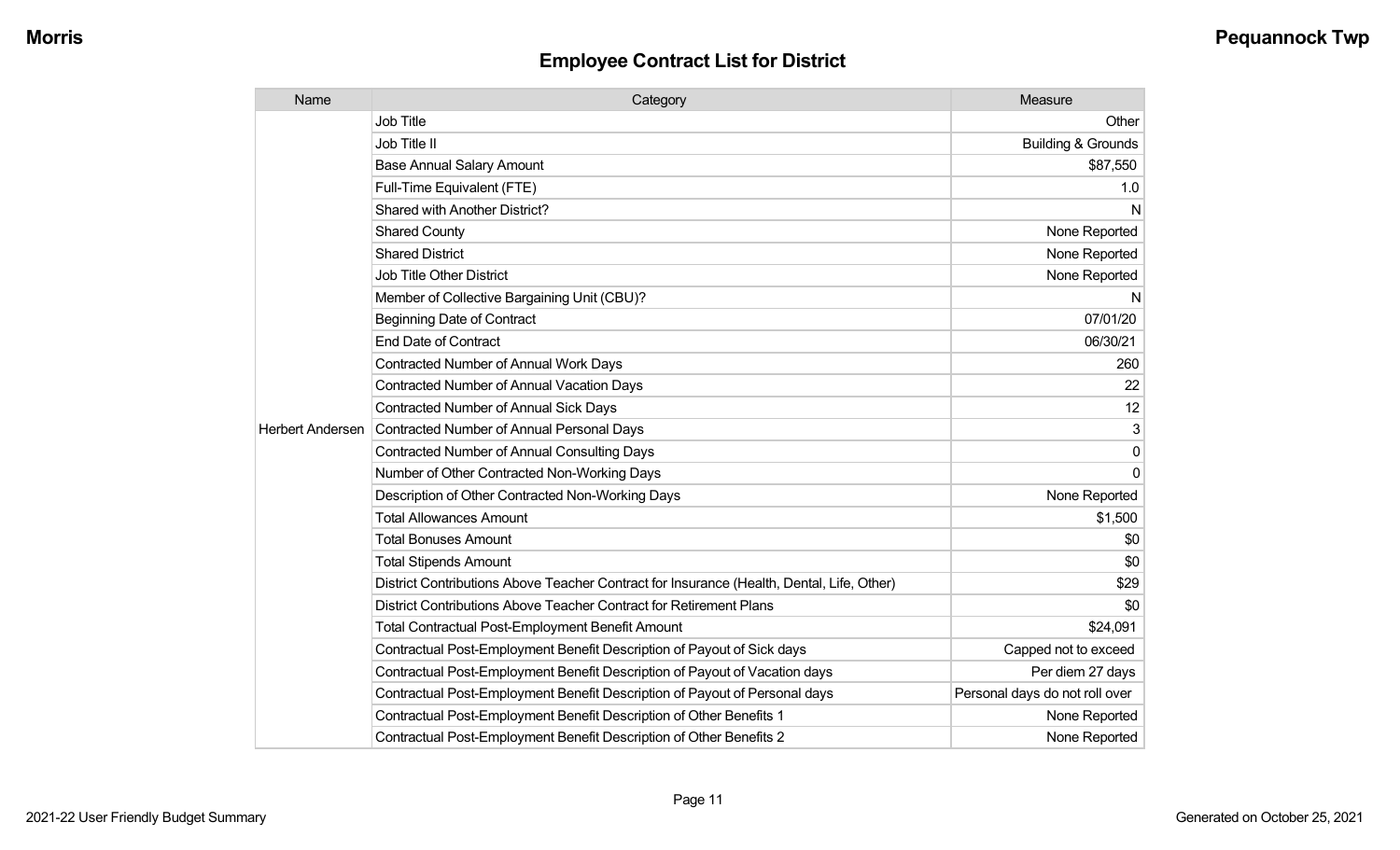| Name                    | Category                                                                                 | Measure            |
|-------------------------|------------------------------------------------------------------------------------------|--------------------|
|                         | Contractual Post-Employment Benefit Description of Other Benefits 3                      | None Reported      |
|                         | <b>Total Other/In-Kind Remuneration Amount</b>                                           | \$0                |
|                         | Description of Other/In-Kind Remuneration Annual Option to Buyback Sick Time in Cash     | Not in contract    |
|                         | Description of Other/In-Kind Remuneration Annual Option to Buyback Vacation Time in Cash | Not in contract    |
|                         | Description of Other/In-Kind Remuneration Annual Option to Buyback Personal Time in Cash | Not in contract    |
| <b>Herbert Andersen</b> | Description of Other/In-Kind Remuneration Annual Option to Other Remuneration 1          | Not in contract    |
|                         | Description of Other/In-Kind Remuneration Annual Option to Other Remuneration 2          | Not in contract    |
|                         | Description of Other/In-Kind Remuneration Annual Option to Other Remuneration 3          | Not in contract    |
|                         | <b>Additional Comment 1</b>                                                              | None Reported      |
|                         | <b>Additional Comment 2</b>                                                              | None Reported      |
|                         | <b>Additional Comment 3</b>                                                              | None Reported      |
|                         | Job Title                                                                                | Other              |
|                         | Job Title II                                                                             | Interim Asst. Sup. |
|                         | <b>Base Annual Salary Amount</b>                                                         | \$78,000           |
|                         | Full-Time Equivalent (FTE)                                                               | 1.0                |
|                         | Shared with Another District?                                                            | N                  |
|                         | <b>Shared County</b>                                                                     | None Reported      |
|                         | <b>Shared District</b>                                                                   | None Reported      |
|                         | <b>Job Title Other District</b>                                                          | None Reported      |
|                         | Member of Collective Bargaining Unit (CBU)?                                              | N                  |
| Joanne Calabro          | <b>Beginning Date of Contract</b>                                                        | 01/04/21           |
|                         | <b>End Date of Contract</b>                                                              | 06/30/21           |
|                         | Contracted Number of Annual Work Days                                                    | 260                |
|                         | <b>Contracted Number of Annual Vacation Days</b>                                         | 0                  |
|                         | <b>Contracted Number of Annual Sick Days</b>                                             | 0                  |
|                         | <b>Contracted Number of Annual Personal Days</b>                                         | 0                  |
|                         | <b>Contracted Number of Annual Consulting Days</b>                                       | 0                  |
|                         | Number of Other Contracted Non-Working Days                                              | $\Omega$           |
|                         | Description of Other Contracted Non-Working Days                                         | None Reported      |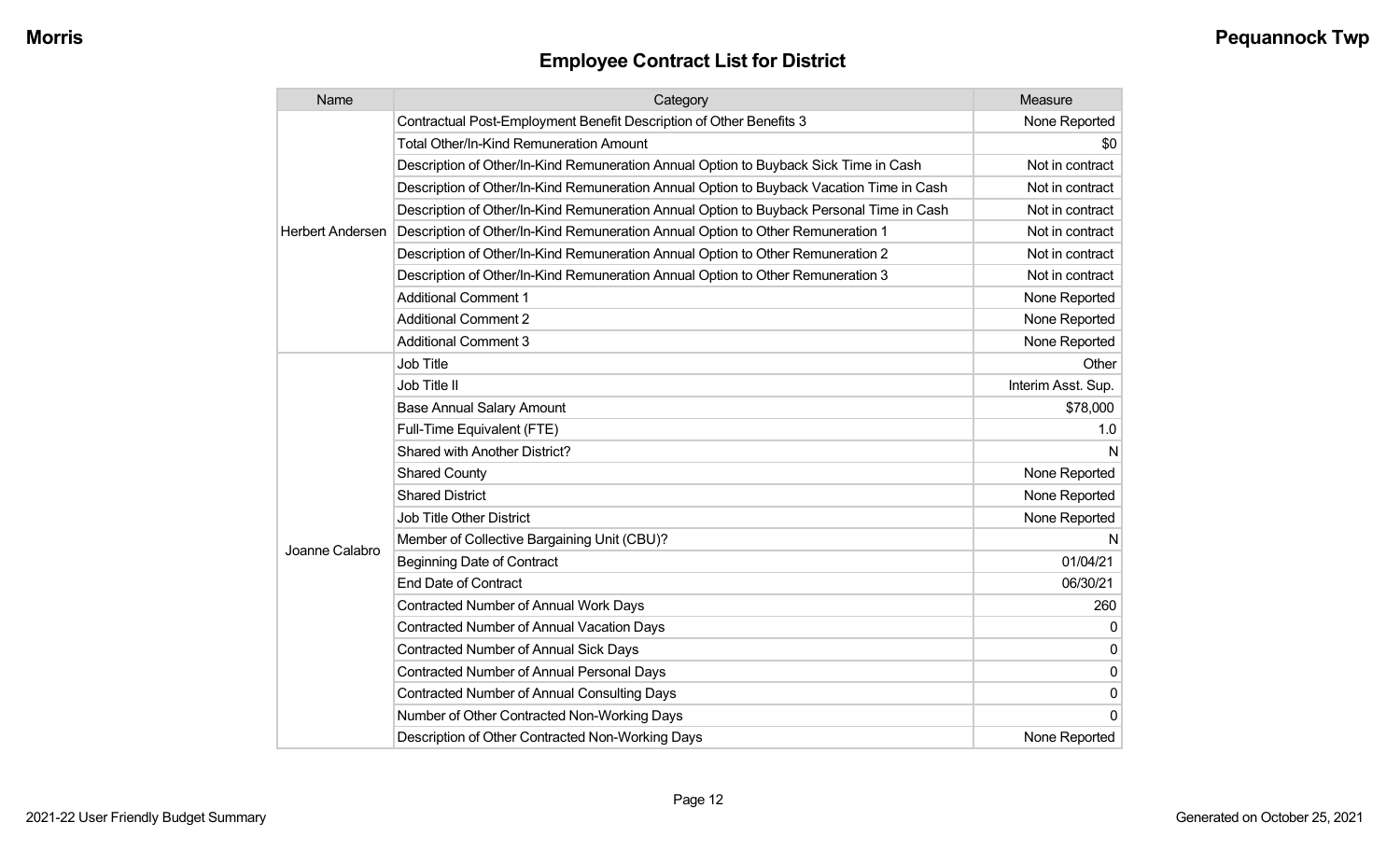| Name                  | Category                                                                                  | Measure                |
|-----------------------|-------------------------------------------------------------------------------------------|------------------------|
|                       | <b>Total Allowances Amount</b>                                                            | \$1,500                |
|                       | <b>Total Bonuses Amount</b>                                                               | \$0                    |
|                       | <b>Total Stipends Amount</b>                                                              | \$0                    |
|                       | District Contributions Above Teacher Contract for Insurance (Health, Dental, Life, Other) | \$0                    |
|                       | District Contributions Above Teacher Contract for Retirement Plans                        | \$0                    |
|                       | <b>Total Contractual Post-Employment Benefit Amount</b>                                   | \$0                    |
|                       | Contractual Post-Employment Benefit Description of Payout of Sick days                    | Employee is an Interim |
|                       | Contractual Post-Employment Benefit Description of Payout of Vacation days                | Employee is an Interim |
| Joanne Calabro        | Contractual Post-Employment Benefit Description of Payout of Personal days                | Employee is an Interim |
|                       | Contractual Post-Employment Benefit Description of Other Benefits 1                       | None Reported          |
|                       | Contractual Post-Employment Benefit Description of Other Benefits 2                       | None Reported          |
|                       | Contractual Post-Employment Benefit Description of Other Benefits 3                       | None Reported          |
|                       | Total Other/In-Kind Remuneration Amount                                                   | \$0                    |
|                       | Description of Other/In-Kind Remuneration Annual Option to Buyback Sick Time in Cash      | Not in contract        |
|                       | Description of Other/In-Kind Remuneration Annual Option to Buyback Vacation Time in Cash  | Not in contract        |
|                       | Description of Other/In-Kind Remuneration Annual Option to Buyback Personal Time in Cash  | Not in contract        |
|                       | Description of Other/In-Kind Remuneration Annual Option to Other Remuneration 1           | Not in contract        |
|                       | Description of Other/In-Kind Remuneration Annual Option to Other Remuneration 2           | Not in contract        |
|                       | Description of Other/In-Kind Remuneration Annual Option to Other Remuneration 3           | Not in contract        |
|                       | <b>Additional Comment 1</b>                                                               | None Reported          |
|                       | <b>Additional Comment 2</b>                                                               | None Reported          |
|                       | <b>Additional Comment 3</b>                                                               | None Reported          |
| <b>Michael Portas</b> | Job Title                                                                                 | Superintendent         |
|                       | Job Title II                                                                              | None Reported          |
|                       | <b>Base Annual Salary Amount</b>                                                          | \$170,000              |
|                       | Full-Time Equivalent (FTE)                                                                | 1.0                    |
|                       | Shared with Another District?                                                             | N                      |
|                       | <b>Shared County</b>                                                                      | None Reported          |
|                       | <b>Shared District</b>                                                                    | None Reported          |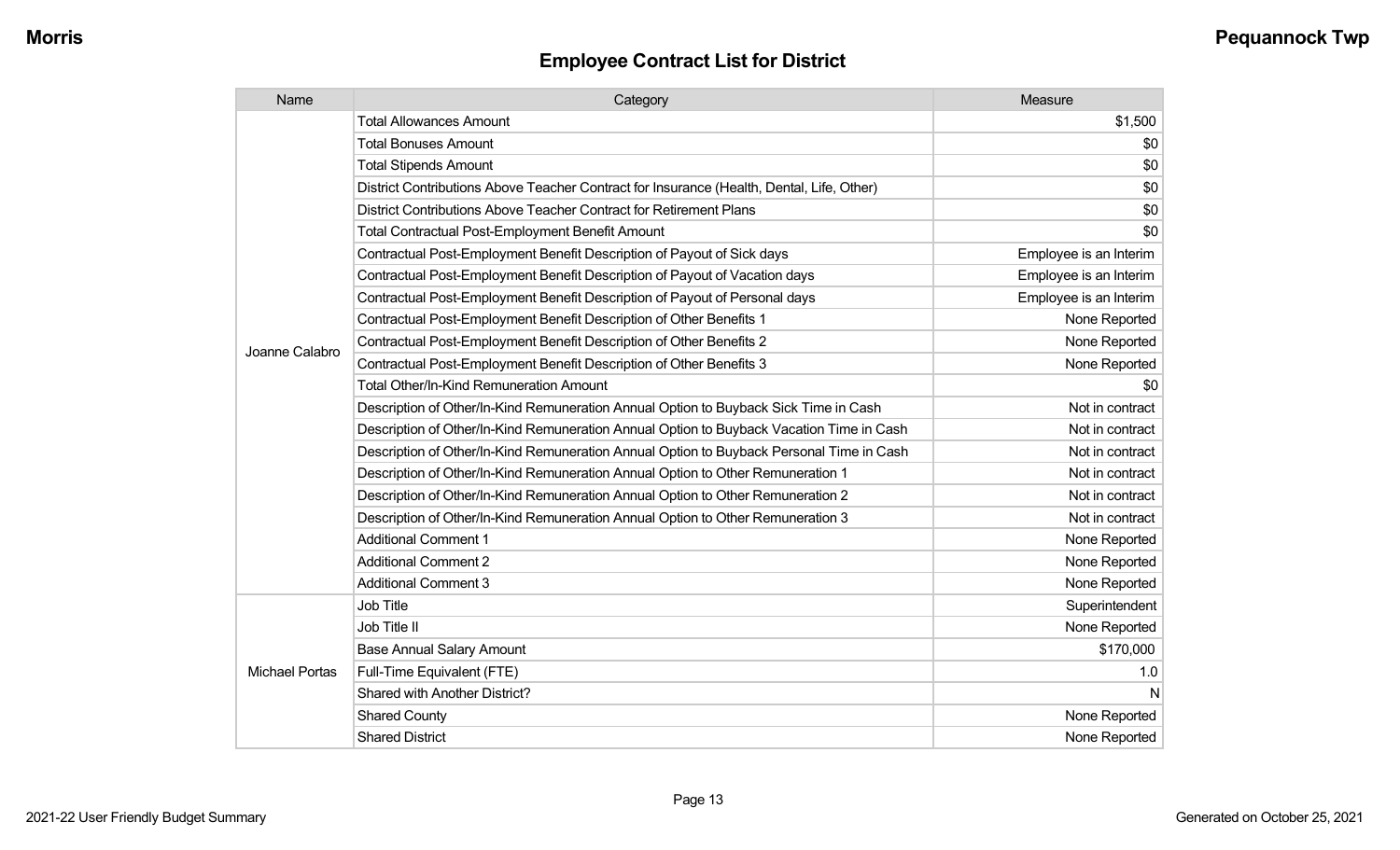| Name                  | Category                                                                                  | Measure                            |
|-----------------------|-------------------------------------------------------------------------------------------|------------------------------------|
|                       | <b>Job Title Other District</b>                                                           | None Reported                      |
|                       | Member of Collective Bargaining Unit (CBU)?                                               | N                                  |
|                       | <b>Beginning Date of Contract</b>                                                         | 09/30/19                           |
|                       | End Date of Contract                                                                      | 06/30/23                           |
|                       | Contracted Number of Annual Work Days                                                     | 260                                |
|                       | <b>Contracted Number of Annual Vacation Days</b>                                          | 20                                 |
|                       | <b>Contracted Number of Annual Sick Days</b>                                              | 10                                 |
|                       | <b>Contracted Number of Annual Personal Days</b>                                          | 3                                  |
|                       | <b>Contracted Number of Annual Consulting Days</b>                                        | 0                                  |
|                       | Number of Other Contracted Non-Working Days                                               | $\mathbf 0$                        |
|                       | Description of Other Contracted Non-Working Days                                          | None Reported                      |
|                       | <b>Total Allowances Amount</b>                                                            | \$16,200                           |
|                       | <b>Total Bonuses Amount</b>                                                               | \$0                                |
|                       | <b>Total Stipends Amount</b>                                                              | \$0                                |
| <b>Michael Portas</b> | District Contributions Above Teacher Contract for Insurance (Health, Dental, Life, Other) | \$29                               |
|                       | District Contributions Above Teacher Contract for Retirement Plans                        | \$0                                |
|                       | <b>Total Contractual Post-Employment Benefit Amount</b>                                   | \$35,675                           |
|                       | Contractual Post-Employment Benefit Description of Payout of Sick days                    | Cap-based on per diem rate (1/260) |
|                       | Contractual Post-Employment Benefit Description of Payout of Vacation days                | Cap-based on per diem rate (1/260) |
|                       | Contractual Post-Employment Benefit Description of Payout of Personal days                | Personal Days do not roll over     |
|                       | Contractual Post-Employment Benefit Description of Other Benefits 1                       | None Reported                      |
|                       | Contractual Post-Employment Benefit Description of Other Benefits 2                       | None Reported                      |
|                       | Contractual Post-Employment Benefit Description of Other Benefits 3                       | None Reported                      |
|                       | <b>Total Other/In-Kind Remuneration Amount</b>                                            | \$0                                |
|                       | Description of Other/In-Kind Remuneration Annual Option to Buyback Sick Time in Cash      | Not in contract                    |
|                       | Description of Other/In-Kind Remuneration Annual Option to Buyback Vacation Time in Cash  | Not in contract                    |
|                       | Description of Other/In-Kind Remuneration Annual Option to Buyback Personal Time in Cash  | Not in contract                    |
|                       | Description of Other/In-Kind Remuneration Annual Option to Other Remuneration 1           | Not in contract                    |
|                       | Description of Other/In-Kind Remuneration Annual Option to Other Remuneration 2           | Not in contract                    |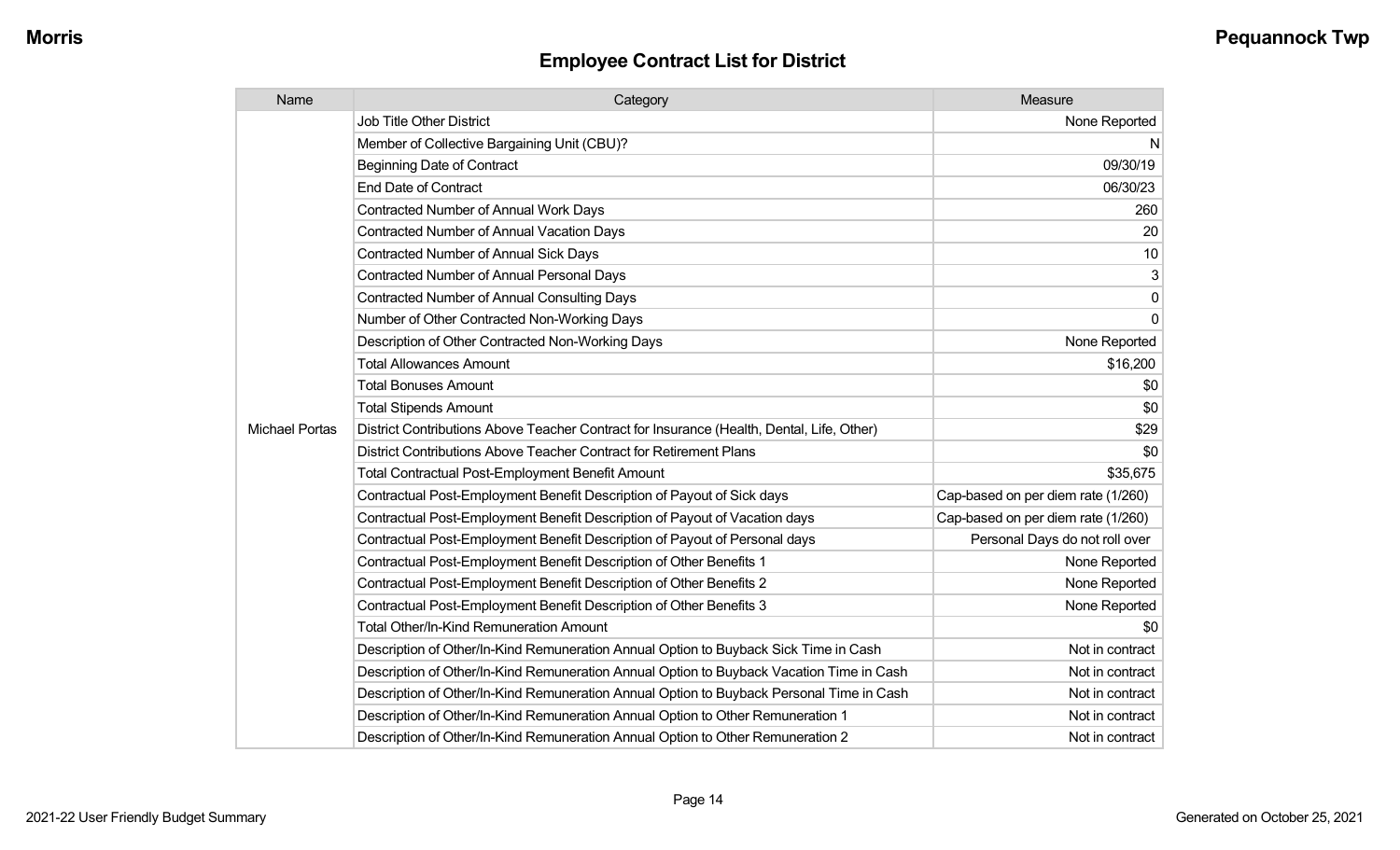| Name                  | Category                                                                                  | <b>Measure</b>                     |
|-----------------------|-------------------------------------------------------------------------------------------|------------------------------------|
| <b>Michael Portas</b> | Description of Other/In-Kind Remuneration Annual Option to Other Remuneration 3           | Not in contract                    |
|                       | <b>Additional Comment 1</b>                                                               | Not in contract                    |
|                       | <b>Additional Comment 2</b>                                                               | Not in contract                    |
|                       | <b>Additional Comment 3</b>                                                               | Not in contract                    |
|                       | Job Title                                                                                 | <b>Business Administrator</b>      |
|                       | Job Title II                                                                              | None Reported                      |
|                       | <b>Base Annual Salary Amount</b>                                                          | \$156,250                          |
|                       | Full-Time Equivalent (FTE)                                                                | 1.0                                |
|                       | Shared with Another District?                                                             | N                                  |
|                       | <b>Shared County</b>                                                                      | None Reported                      |
|                       | <b>Shared District</b>                                                                    | None Reported                      |
|                       | Job Title Other District                                                                  | None Reported                      |
|                       | Member of Collective Bargaining Unit (CBU)?                                               | N                                  |
|                       | <b>Beginning Date of Contract</b>                                                         | 07/31/20                           |
|                       | <b>End Date of Contract</b>                                                               | 06/30/21                           |
|                       | <b>Contracted Number of Annual Work Days</b>                                              | 260                                |
| Sallyann McCarty      | Contracted Number of Annual Vacation Days                                                 | 24                                 |
|                       | <b>Contracted Number of Annual Sick Days</b>                                              | 12                                 |
|                       | <b>Contracted Number of Annual Personal Days</b>                                          | 3                                  |
|                       | <b>Contracted Number of Annual Consulting Days</b>                                        | $\Omega$                           |
|                       | Number of Other Contracted Non-Working Days                                               | $\Omega$                           |
|                       | Description of Other Contracted Non-Working Days                                          | None Reported                      |
|                       | <b>Total Allowances Amount</b>                                                            | \$1,500                            |
|                       | <b>Total Bonuses Amount</b>                                                               | \$0                                |
|                       | <b>Total Stipends Amount</b>                                                              | \$0                                |
|                       | District Contributions Above Teacher Contract for Insurance (Health, Dental, Life, Other) | \$29                               |
|                       | District Contributions Above Teacher Contract for Retirement Plans                        | \$0                                |
|                       | <b>Total Contractual Post-Employment Benefit Amount</b>                                   | \$22,212                           |
|                       | Contractual Post-Employment Benefit Description of Payout of Sick days                    | Cap-based on per diem rate (1/260) |